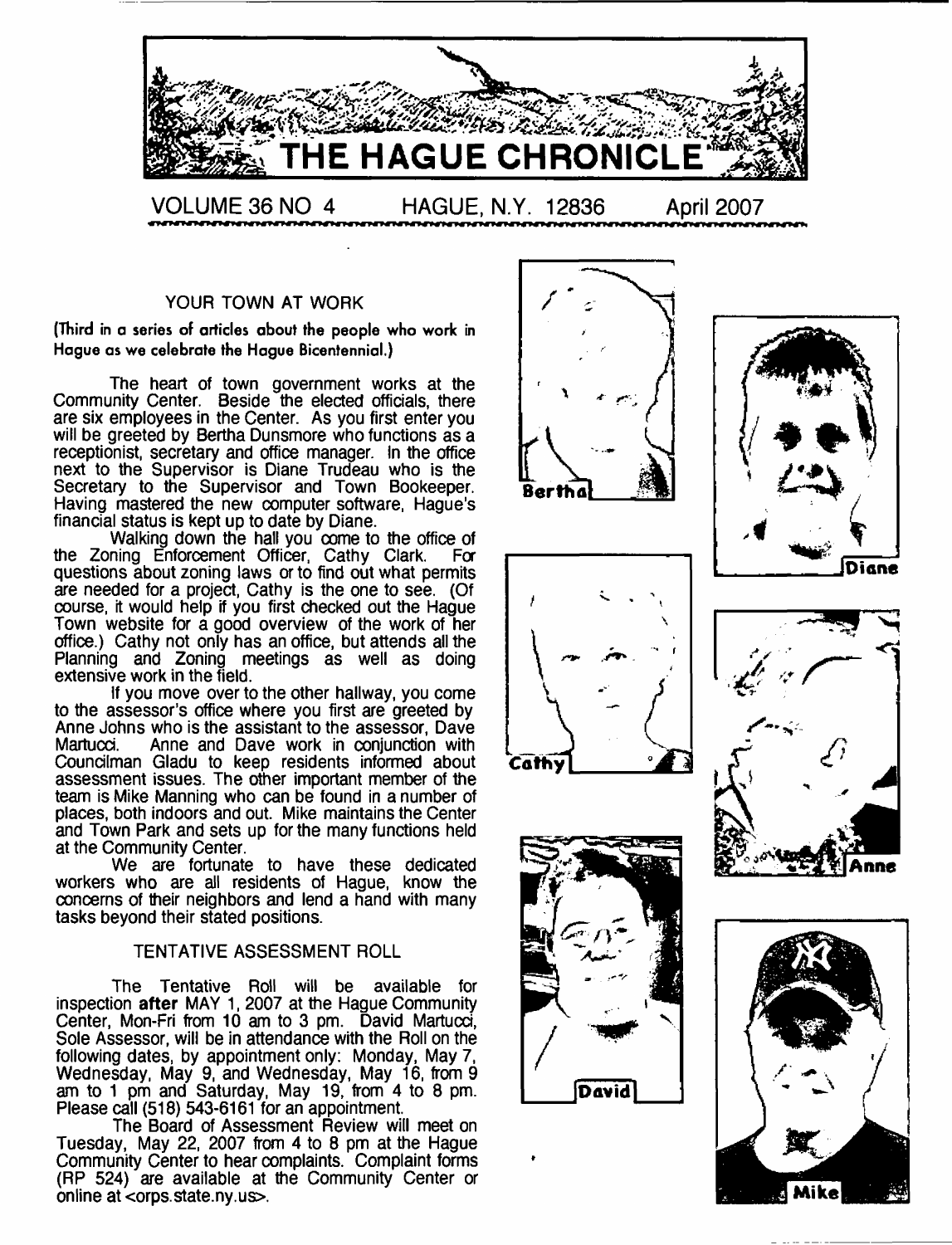"BINGO" - That word was heard several times during our March Bingo Party. Lots of prizes, lots of winners and lots of laughs were had by all. Marguerite West and Kathi Ramant were the big winners of the day, but as always no one went home empty handed. Thanks to our volunteers the refreshments were exceptional as well.

The "Care Package Program" to collect items for our Warren County Troops in Iraq is ongoing. The Club has opted to continue its drive until our May Meeting which will be held on Tuesday, May 22nd at 1:30 PM. At that time, Julie Coon, the GF National Guard representative, will be present to explain in detail the workings of this Program, share some neat stories with us and to pick up all the boxes we have ready.

Soldiers have requested the following items: socks, stationery materials, unscented Slim Jims/Beef Jerkey, candies/gum/huts, instant soups, instant coffee, etc. Anyone wishing to contribute to the cause, please drop off items by May 21st at the<br>Community Center where we have "Care Community Center where we have Package" boxes available. ... ... ... ... mp

#### FLOWER BASKETS

The Hague Enhancement Committee has announced that their spring beautification project is underway. Committee members, Chair Edna Frasier, Diane Farinick, Rudy Meola, Art Hatfield, Diane Martino, Kay Barton, John Brown, Art Steitz and Dottie Henry will again have baskets with flowers hung from poles along the roads in the hamlet. A donation of \$30 will help defray the cost of the flowers which has greatly increased. For that donation an identification plate will be put on the basket with the name of an individual for whom the donor wants to remember or honor. The committee regrets that they will be unable to assign a spot to any particular individual, however, upon request, they will let the donor know where the basket has been placed.<br>If you wish to participate

If you wish to participate in this enhancement project, a check (with "memorial basket" indicated in the memo) may be sent to: Town of Hague Community Center, PO Box 509, Hague, NY 12836-0509.

#### SNO-GOERS MEET

The next meeting of the Hague Sno-Goers will be at The Firehouse Restaurant on Thursday April 19th at 6 pm. Tom Haskell, Club President, is hoping to have a barbecue in May since it will be the last meeting until late August.

#### *GOOD OLD DAYS IN GRAPHITE*

On Tuesday, April 24th, at 1:30 PM at the Community Center, the Senior Club will have as its guest speaker Craig Lonergan, a retired Social Studies teacher. He will share a bit of Hague history with his program, *Good Old Days in Graphite.* What could be more fitting during Hague's Bicentennial Year! Seniors extend an invitation to all who are interested to please join us. It is open to the public. You do not have to be a club member to share in what promises to be an interesting afternoon. Refreshments will be served. ... mp

#### CALLING ALL HAGUE VETERANS

This year's Memorial Day Parade will have a brand new Veterans Memorial which is presently being built by volunteer Art Hatfield. Plans have been in the works for several months now and this Special Parade Unit will be the focal point of our Memorial Day Parade. However, Veterans, we need your help to act as Escort for this Memorial as it makes its way along the parade route. If you wish to walk, that's great - if you prefer to ride in a vehicle, that's fine too. Please help us to create an image that brings to mind the true meaning of Memorial Day!

Call Madeline Pelkey at 543-6130 for details.



#### MEMORIAL DAY 2007

Saturday, May 26th will be here before we know it. The big new attraction for the Funfest at the Beach is Linda Benway's "Ready-To-Go

Doggy Show" with the Dog Whisperer, N.Y.S. Canine Search & Rescue, Dog Competitions, Demonstrations etc. All you 'pups' wishing to be contestants, please call Lin at 585-6884. This is a first for Hague and promises to be a big plus for the day.

We also hope to see some great Hague Floats this year . Get your thinking caps on and join in the fun. Don't forget Prize Award Categories are:

MOST PATRIOTIC<br>BEST YOUTH MOST CREATIVE, BEST HAGUE BICENTENNIAL/HISTORICAL

HONORABLE MENTIONS ADULT & YOUTH To be in the parade, call Madeline at 543-6130 for placement and Unit #.

Since this is Hague's Bicentennial Year, the Committee has gone all out to make this Celebration the best ever! Any financial assistance will be greatly appreciated. We thank all those who have donated to date. Checks should be made out to Hague Senior<br>Citizens Club-Parade Account. Mail to the Hague Citizens Club-Parade Account. Community Center, PO Box 509, Hague, NY 12836.

... mp

| <haguechronicle@nycap.rr.com> or to the address below.</haguechronicle@nycap.rr.com> | Tuesday of each month. The news deadline is six days earlier. Please send news or questions to |
|--------------------------------------------------------------------------------------|------------------------------------------------------------------------------------------------|
|                                                                                      |                                                                                                |
|                                                                                      | The Hague Chronicle is supported by its readers and you may send your yearly tax               |
| deductible contribution to:                                                          | THE HAGUE CHRONICLE                                                                            |
|                                                                                      | <b>PO Box 748</b>                                                                              |
|                                                                                      | Hague, New York 12836-0748                                                                     |
| Editor: Dorothy Henry                                                                | Publisher: Judith Stock (518-543-6517)                                                         |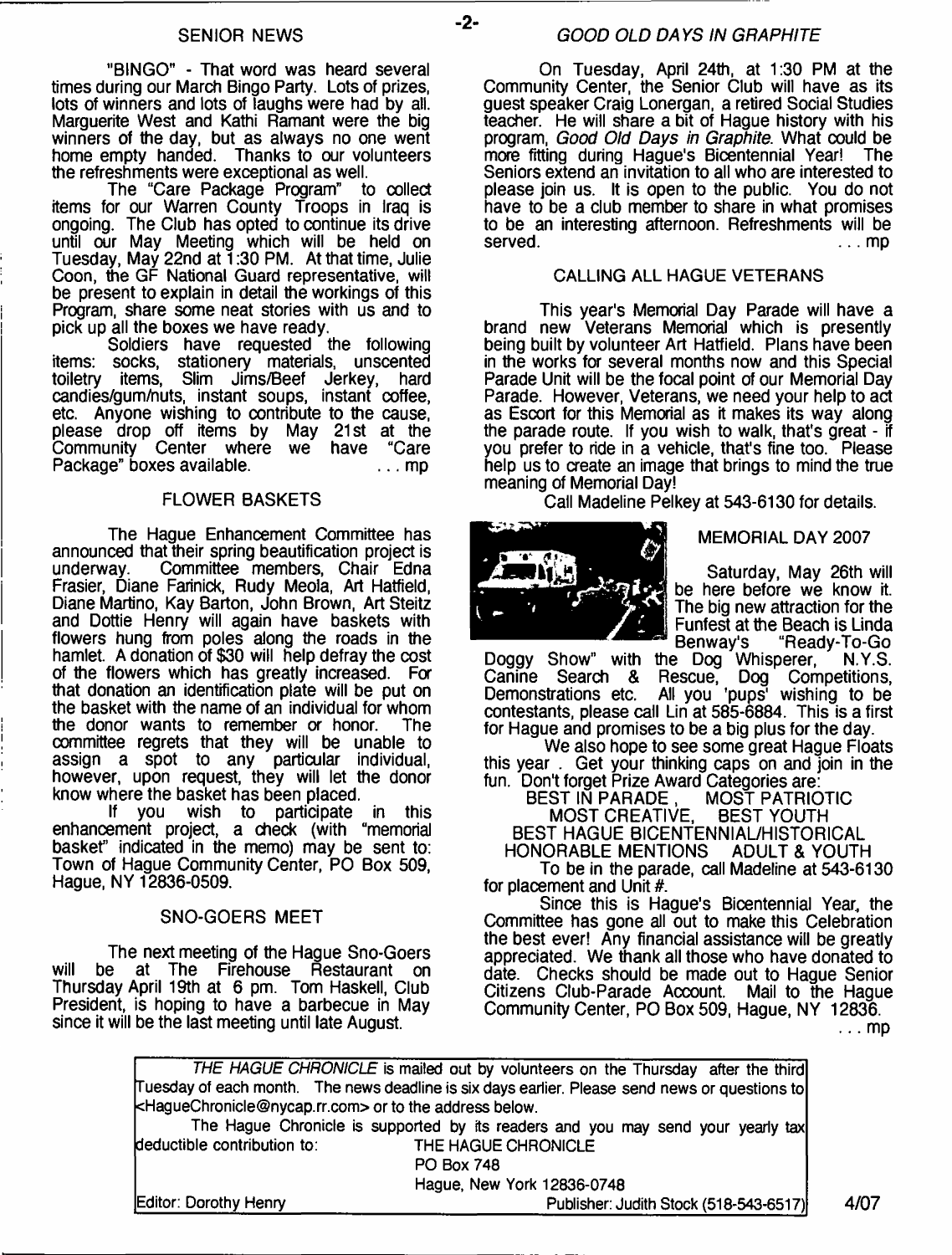-3-

Hague will be represented by Miss Bicentennial during all the special events of the Town's Bicentennial. She will be in the Memorial Day parade and preside over the other activities during the summer All local or locally-connected young ladies of high school through college age are encouraged to participate.

To apply, send a letter of interest to the Miss Hague Bicentennial Committee c/o Town of Hague, Community Center, PO Box 509, Hague, NY, 12836 by May 2, 2007. The letter should include name, address, phone, community and school activities and why you should be selected to represent the town. Any other information which will help the committee in the selection process, such as what Hague means to you, is welcomed. All who apply will be invited to a personal interview.

#### OPEN WATER SWIM UPDATE

According to Graham Bailey, Chairman of the<br>George Open Water Swim, several Lake George Open Water Swim, several professional swimmers, including two from Argentina, have already signed up for the marathon swim. Taking place on Saturday, June 30, 2007 with a start in Lake George Village and a finish in Hague, this event will bring national recognition to our area especially Hague. In recognition of that fact, additional occupancy tax funds have been allocated by the Hague Town Board toward the funding of the event. Since town and county funds cannot be used for prize money, additional sponsors and donors are being sought.

The LG Open Swim Committee has been hard at work over the past year getting the races formally sanctioned by U.S. Masters Swimming and the U.S.A. Swimming Inc., recruiting volunteer certified officials, and creating a safety plan in collaboration with both the Sheriff's office and the Lake George Park Commission. There has also been a significant amount of interest in the 6 K amateur swim from Silver Bay to Hague on Sunday, July 1. The committee hopes to add a 10 K amateur swim next year since that event will be in the next Olympics.

Another important need will be volunteers to help with the event. Anyone wishing to offer his or her services during that weekend as host families for the professional swimmers, boat drivers, greeters, registration or other tasks are encouraged to visit the website, [<www.swimlakegeorge.org](http://www.swimlakegeorge.org)> or call Graham Bailey at 543-6811 for more information.

#### FOURTH OF JULY UPDATE

The Town of Hague will be celebrating the Fourth on the second! The fireworks will be held off the beach at the Town Park as usual and will begin around 9:30 pm.

Randy Engler has informed us that the Blue Grass Festival planned for that day will not be held this year although he hopes to do it in 2008. He is concentrating on plans for the Triathlon which will be held on Saturday June, 30, 2007.

The Ticonderoga Heritage Museum will hold its fifth annual "Taste of Ti" at the Ticonderoga High School cafeteria on May 17 at 6:30 pm. Tickets are on sale for \$17.50 each at Rathbun's Jewelers and Ti Paint Store or from any member of the board of the Ticonderoga Heritage Museum.

Last year more than 25 restaurants and businesses contributed to the menu. More than 40 appetizers. entrees. and desserts were appetizers, entrees, and desserts were professionally displayed and the response from the guests was overwhelming. This year promises to be bigger and better than ever. Be sure to get your tickets early, since the seating is limited.

#### TI CHAMBER FUNDRAISER

Fa the fifth year in a row, the Ticonderoga Chamber of Commerce is inviting area businesses and organizations to join them at the Chamber's annual fundraiser on Friday evening, June 8th at Emerald's Restaurant at the Ticonderoga Country<br>Club. For 2007, Debbie Malaney, Executive Club. Fa 2007, Debbie Malaney, Executive Director, has announced an exciting new theme event: "Escape to Pair-a-Dice" featuring "Casino Night" games, a delicious buffet, auctions, raffles, and more.

The Chamber is partnering with the Ticonderoga Elks Club, which is licensed to operate the "Casino Night" portion of our fundraising activities. The goal for the evening is to encourage fun and interaction of Chamber members and guests in a relaxing "tropical theme" atmosphere while raising some funds at the same time.

Co-Chairs of the event are Susan Rathbun and Scarlette Merfeld. For further information contact the Chamber office at 585- 6619.

#### KEEPING IT GREEN

Are you recycling all that you can at the transfer station? Help the environment and save money by recycling all paper - newspapers, magazines, mail (take out the unwanted pens, key chains, etc from junk mail first!) and dean paper food containers. The paper goes in the same recyding bin with the aluminum, plastic and glass.

The plastic grocery bags are not recyclable so consider taking your own tote bag to the store when you are buying only a few items that you can carry.

#### SPRING PLANT SALE

The Warren County 4-H is currently conducting a spring flower sale of bulbs such as gladiolus, lilies, and begonias as well as wildflower seeds, hanging tomato and strawberry plant kits. Contact Cornell Cooperative Extension at 668- 4881 for the full catalog of plant, bulb and seed offerings. Deadline for orders is April 24th.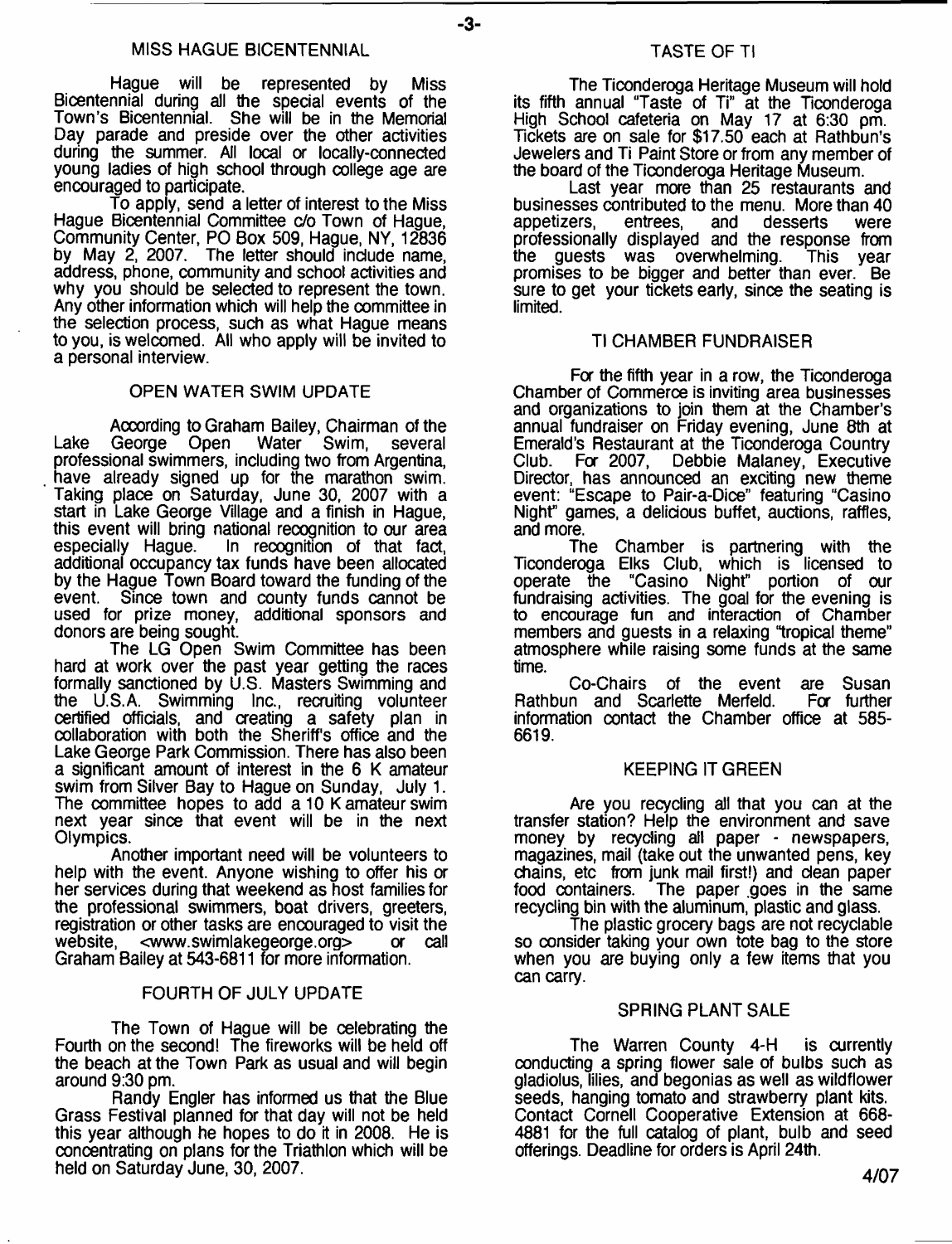#### ZONING BOARD OF APPEALS - 3/22/07

Chairman Robert Goetsch and members George lanson, Lindsay Mydlarz, Bill Pittman, Glen McKee and Donna Charboneau were present. Martin Fitzgerald, II was absent.

#### MARSCHNER (43.17-1-6) 29 Sorinodale Manor Dr. (TR-1)

The applicant wishes to add a second story to a legal non-conforming house. If approved living space would increase by 100%. The foot print would remain the same. The Board deemed the application complete and will hold a public hearing next month.

#### PLANNING BOARD - 4/5/07

Chairman Dave Swanson and members Pam Peterson, Erwin Siwek, Rolly Allen and Tim Costello were present. Peter Foster and John Brown were Peter Foster and John Brown were absent.

RYPKEMA/AUERBACH 93.12-1-9.1 & 93.12-1-8 Lakeshore Dr. ( TR1)

Extension given for Lot Line Change which was approved February 1, 2007.

MARSCHNER (43.17-1-6) 29 Springdale Manor (TR-1) The Planning Board, needing more information, made no referral to the Zoning Board .

CORBO  $(26.6-1-8)$  36 N. Forest Bay Road (TR-1)

Approval was given for the applicant request for a 12' x 10' deck addition to a pre-existing cabin with the deck being 88' from the Lake.

GLADING (12.18-1-51 9606 Lakeshore Drive (TR-1)

Applicant is requesting a Variance for more than 25% increase of square footage to a legal pre-existing non-conforming house. The house sits 48 1/2 feet from the Lake. The owner would like to enlarge the second story of house by 600 sq. ft. The foot print of the structure would not increase. Septic is in compliance for the proposed addition. A site visit will be held.

#### SPECIAL BOARD MEETING ON ENHANCEMENT

Board members Edna Frasier, Art Steitz, Dan Belden and Dick Gladu met on March 19th to discuss the Enhancement Committee proposals with Lisa Nagle who did not make the meeting. They discussed the plans for the walkway at the beach and agreed to put the bid proposal in the Post Star and Times of Ti.

The meeting was rescheduled for March 26th and Board members Belden, Steitz, Frasier and Gladu met with Enhancement Committee members Art Hatfield, Diane Martino, Rudy Meola, John Brown, Diane Farinick, Kay Barton and Dottie Henry and Elan Planners Lisa Nagel and Jarrod Tatich.

The Board approved the map, plan and report by Elan Planners for the Waterfront Park Enhancement project. Bids will be opened for the project on April 17. Those present then toured the former American Legion property to review and discuss different options to enhance that area.

#### SPECIAL MEETING ON CELL SERVICE

A special Town Board meeting concerning cell phone service issues was held on 3/29/07. Present were Dan Belden and Dick Gladu. Others attending were Pam Peterson, Marty Fink, Attorney Dominick Viscardi and Cathy Clark.

The subject for discussion was Cell Phone Towers for Hague. Dan suggested that Dick Gladu be appointed Chair of the committee.

Pam Peterson voiced her concern about cell towers if they appeared to be ugly and spoil the natural beauty of the Adirondack Park. She noted that she did not object to cell towers per se as long as they kept them from being objectionable.

The biggest problem with being able to secure cell towers for this area is in getting a service provider. Cathy said there would be no objection from the APA. They have suggested that perhaps we could go in with another community such as Putnam, which would keep the cost down.

The biggest goal for this project would be to provide safety and convenience for the people of Hague. It would also help the economic growth of Hague since most of the tourists depend on cell phones while they are vacationing here as well as local residents who would benefit from them. Some of the local businesses have said they have lost customers because of the lack of cell phones.

Crown Communications may be a contact point to guide us in what would or wouldn't make<br>sense. Some towers have been placed on Some towers have been placed on private property; the owner would have to take care of the upkeep and would collect a fee for the use of the property. The committee all agreed that the towers should be substantially invisible and would have to investigate the financial liability, permitting, permanence and upgrade liability; also, the feasibility of the town becoming  $a \infty$ applicant.

Dick Gladu will get site maps, names of<br>providers and other pertinent information and other pertinent information necessary. The first thing that has to be done is to pass a local law and resolutions. Permits will need to be obtained and a survey of the numbers of people which would be involved.

Next meeting of this committee will be held on April 10, time to be announced. Dick will give a status report at this meeting. ...dh

#### SPECIAL TOWN BOARD MEETING - 4/3/07

Supervisor Belden and Board members Gladu, LaPointe and Frasier met with Attorney Viscardi with regards to necessary information about Sewer District #2 that needs to be submitted to NYS Audit and Control.

Additional supporting affidavits of fact were received from David Martucci, Assessor, Deborah Manning, Town Clerk and Judy Stock, Publisher of The Hague Chronicle.

Supervisor Belden as Budget Officer of the Town confirmed with the Town Attorney that the Town of Hague has no outstanding indebtedness.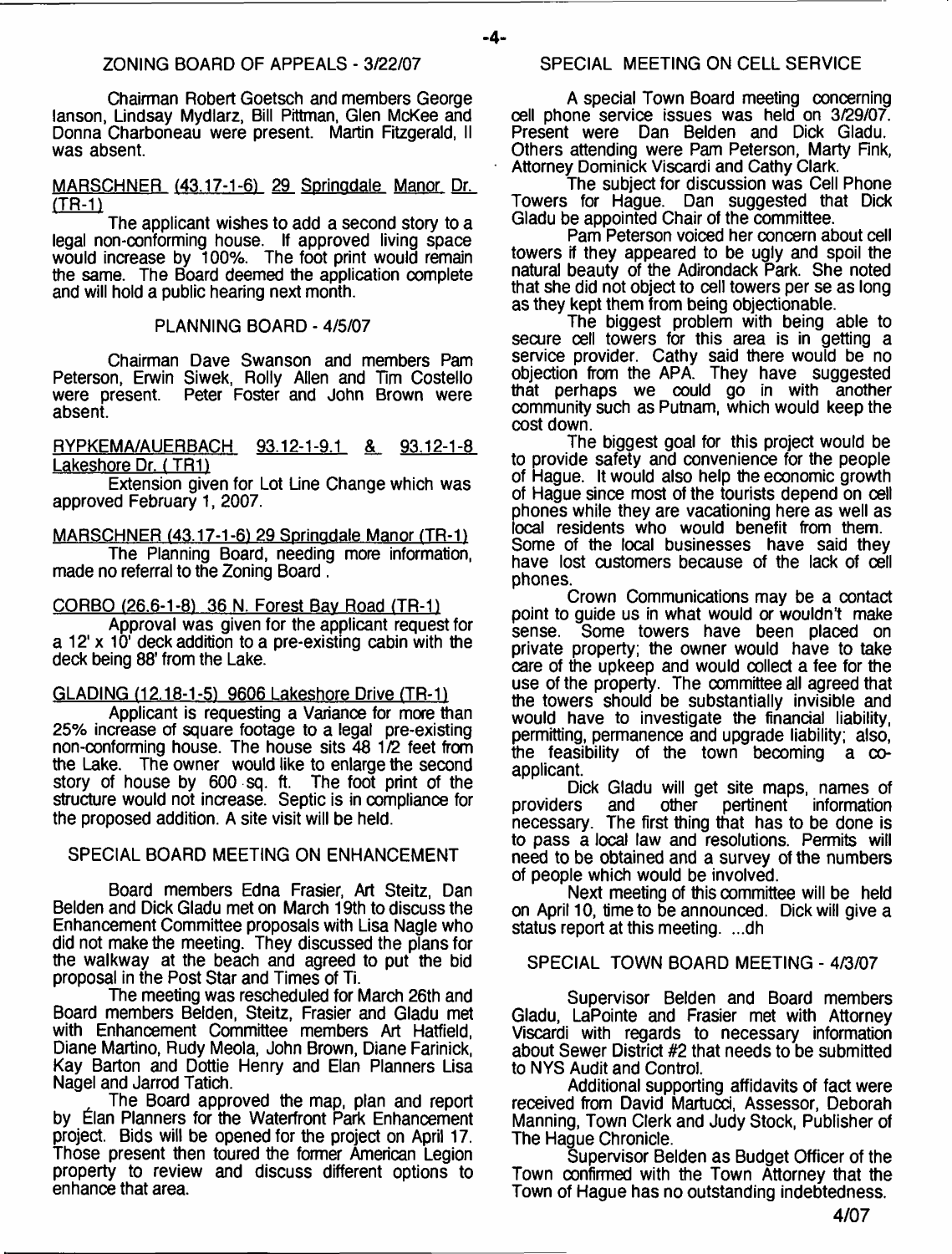#### TOWN BOARD MEETING - 4/10/07

Supervisor Dan Belden and Town Board members Dick Gladu, Art Steitz, Edna Frasier and Tom LaPointe were all present.

A moment of silence was held for Bill Doran, Mason Belden, Glenwood Michaud and Dorothy Davis.

David Dunn, Co-President of the Chamber<br>Commerce. mentioned that any local of Commerce, mentioned that any organizations can submit event dates to himself or Karen Laundree to be put on the calendar on the Chamber website.

#### Committee Reports:

Buildings & Grounds/CC - The ongoing discussion about work in the hallways of the Community Center continued. It was finally decided to use 12 x 12 ceramic tiles and to hire David Dunn to do the work for \$11,140 including labor and materials<br>although his was not the lowest bid. Also although his was not the lowest bid. approved was an exterminator to get rid of carpenter ants.

Care Program/Enhancement - Information has been published for bids on the work in the park.

Highway - Superintendent Don Smith mentioned that the department will be using a pickup sweeper on the roads that will pick up the sand rather than blow it.

Museum & Historian - The renovated museum will be opening in May. With the elevating of Ethel Andrus to an Historian Emerita position, the Board has not yet made a decision on appointing someone as Town Historian for the daily responsibilities.

Plannino/Zonino/Stormwater - The Board received the written monthly report from Cathy Clark, Zoning Enforcement Officer, and among the items was information on abandoned mobile homes. According to the report there are at least 8 such homes in the Town of Hague. Costs for removal run around \$5000 and in many cases this cost would be a hardship for the property owners. Further avenues for removal are being explored.

There will be a NYS Department of State Training Day (on Planning & Zoning) in Hague on April 25 from 4 pm to 9 pm. Designed for members of the local boards, other residents wanting to participate should contact the ZEO.

Sewer Dist. #1 & #2 - Supervisor Belden has met with engineers from the county and DOT. Lakeshore Drive (Rt. 9N) will be closed around the big turn in the Island Harbor area so the sewer work can be done in about 2 weeks. (If not closed it would take 4 - 8 weeks with one way traffic.) Detour signs will be put up on the Northway and only local traffic allowed. Any local trips to only local traffic allowed. Ticonderoga will be made over the West Hague/ New Hague roads back onto Rt. 9N near the campsite. A retaining wall by the Beaty homes and cutting back rocks around the Ruah property could be done at the same time by the DOT. The DOT will notify the school, fire department and ambulance services. The APA permit should take a couple of weeks.

**Town Park** - The town would like to hire a full time nerson  $(35 - 36)$  hours per week) to water the  $(35 - 36$  hours per week) to water the flowers, pull weeds, cut grass and do other maintenance work at the park from the end of June through the summer. A job description and wages will be discussed at a special meeting.

Transfer Station - Casella Waste Management has submitted their request for new pricing of items at the transfer station. The approved price list is available at the Community Center. Of interest to residents is the revised cost for the 15 gal bags (\$3.00); 30 gal bags (\$4.00) and 50 gal bags (\$7.00). The Town has cut the rent Casella pays but they still lost money last year.

During June, the hours will change to 9 am - 4 pm on Wednesday and Saturday. From July 1 - September 2 the hours will be 8 am - 5 pm on Wednesday and Saturday and 1 - 4 pm on Sunday.

#### Under other business, the Board:

Authorized the Supervisor to sign a contract with Alonzo Fireworks for fireworks and use of the barge for July 2 (30 minutes for \$8000) and August 18 (35 minutes for \$9000).

Supervisor to sign an agreement with the Gourmet Gal for the August 17th Reunion lunch and August 19th Bicentennial brunch with costs being reimbursed by ticket sales.<br>Heard a report from Graham

a report from Graham Bailey, Chairman Lake George Open Water Swim and approved \$3000 from the occupancy tax money for this event which will benefit Hague's tourism.

Approved a request from the Chamber of Commerce for waiving of fees and use of the Community Center and Town Park Boat Launch and Visitor Center for the NYS Bass Federation events. The dates are June 16-17 and for ESPN sponsored events on September 8-9 and 22-23.

Approved attendance for 4 people for the Lake George Watershed's 3rd Annual Forum on<br>Water Quality Management & Resource Management Conservation on May 17th (with applications due by April 24, 2007).

Passed a resolution in support of cell towers to be sent to government representatives, (see related article on page)

Approved attendance at ACC by Tim Costello to update his license for the Wastewater Treatment Plant.

#### SUPERVISORS REPORT

Supervisor Belden reported that Hague and Bolton are both back in the budget and will get a 3% increase in state aid.

At the county level he reported that there will be a public hearing in May at the Glens Falls Civic Center for a public hearing on how to pay for the new Social Services building as the old building is not safe.

*Just when a mother thinks her work is done she becomes a grandmother.* **author unknown**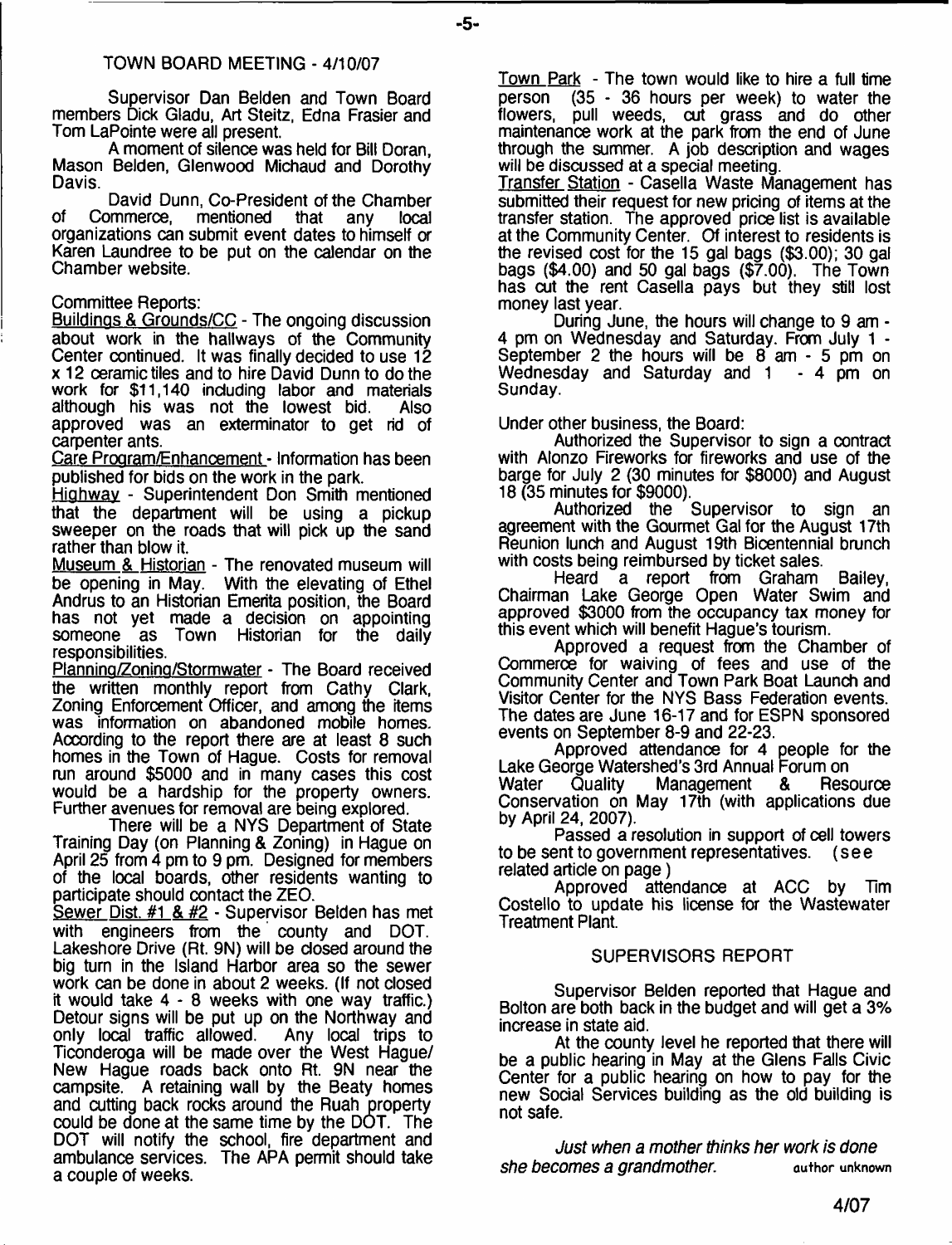### COST CONTAINMENT IN SCHOOLS

An interesting article from the March<br>NYS School Boards Association 2007 NYS School Boards Association newsletter, sent to us thanks to Dick Gladu, lists "a snapshot of some effective costcontainment approaches" in order to "stretch<br>precious taxpayer dollars." The ideas are precious taxpayer dollars." bold and as they noted "out-of-the-box". But the approach to the problem is from the spending side and may provide more relief than the band-aid approaches to reducing taxes (such as the Star rebates) that we have seen. While some of them may not be as applicable to schools in our area, it does focus on the need for reduced spending and to think about creative ways for that to happen.

Among the ideas are:

Save on utility bills and transportation costs by increasing the length of the day and closing schools on Fridays.

Pool school districts to purchase health insurance.

Renovate rather than build anew when it comes to construction needs.

Purchasing goods or services through pooling of resources and using online auctions.

More sharing of personnel among districts such as superintendent, principal,<br>technology coordinator, business coordinator, administrator, social worker, etc.

Out-sourcing of services such as food, custodial, transportation, etc.

#### TICONDEROGA SCHOOL BUDGET

At the April Town Board meeting, Dick Gladu reported on the dates of interest concerning the proposed Ticonderoga School Budget. On April 17th there will be a public hearing on the proposed budget. On April 21 st the tax report card will come out. The vote on the budget and for school board members is on May 15th.

On April 26th at 6 pm, Dick has volunteered to be at the Community Center in Hague to give a status report on a variety of tax reform activities underway as well as an update on the TCS budget. Anyone who might be interested is welcome to attend.

Hague taxpayers pay a substantial portion of the Ticonderoga School taxes and individual taxpayers feel the pinch every year. And yet very few (really only one or two) taxpayers attend any of the School Board meetings. We should take every advantage of Dick's effort to keep us informed.

**April 26th - 6 pm - Gladu Budget Report**

**May 15th - Ti School Budget Vote**

#### GILLIBRAND ACTIVE IN AREA

Representative Gillibrand, our newly elected congresswoman who represents our area has sent a press release of her various activities since she was elected. The following are just of few of the projects she intends to pursue.

Ms. Gillibrand has announced that she will be holding a "Congress At Your Corner". She has already held meetings with her constituents in Delhi, Glens Falls, Clifton Park, Averill Park, Hudson, Lake Placid, Hyde Park and Greenwich. She plans to schedule public appearances in communities throughout the district at weekend hot spots. We hope to let you know when she plans to be in our area.

Ms. Gillibrand, as a member of the House Budget Committee, has asked Chairman Spratt of that committee to reject the President's proposal to cut funding for the COPS (Community Oriented Policing Services) program. While the additional funds for the COPS program in the House Budget Resolution is a good sign, no funding will be final until an appropriations bill with the funding passes both the House and the Senate and is signed by the President.

Representative Gillibrand has also supported the following:

• Middle Class Tax Cuts which would match the President's budget on defense spending; expand health care for children; provide soldiers and veterans with care worthy of their sacrifice; support education for the 21st century workforce; invest in renewable energy for an energy independent America.

• Supported HR 401, the Rail and Public Transportation Security Act of 2007, which provides \$7.3 billion dollars to enact security measures for rail and public transportation over the next five years.

• Wounded Warriors Act, to give injured troops the medical attention they deserve.

•Firefighter Grant Program, a new round of Federal Grants for Firefighters. This program is open to municipalities for first responders and city, town and village firefighting departments. She encourages all local governments to apply. More than \$492 million will be available for the awards, which are determined on a competitive basis. Application period ends on Friday, May 4, 2007. Applications<br>are available online at three locations: are available online at three locations: www.firegrantsupport.com, www.usfa.fema.gov, and [www.grants.gov.](http://www.grants.gov)

• Iraq Supplemental Bill (U.S. Troop Readiness, Veterans' Health and Iraq Accountability Act). This bill appropriates \$1.7 billion more for military health care, including money for Walter Reed and other hospitals; \$2.5 billion more for improving the readiness of our stateside troops, and \$1.4 billion more for military housing allowances.

To contact Congresswoman Gillibrand, e-mail her at <[www.gillibrand.house.gov](http://www.gillibrand.house.gov)> or contact her Glens Falls office at 333 Glen Street, Suite 302 a phone: 743-1391.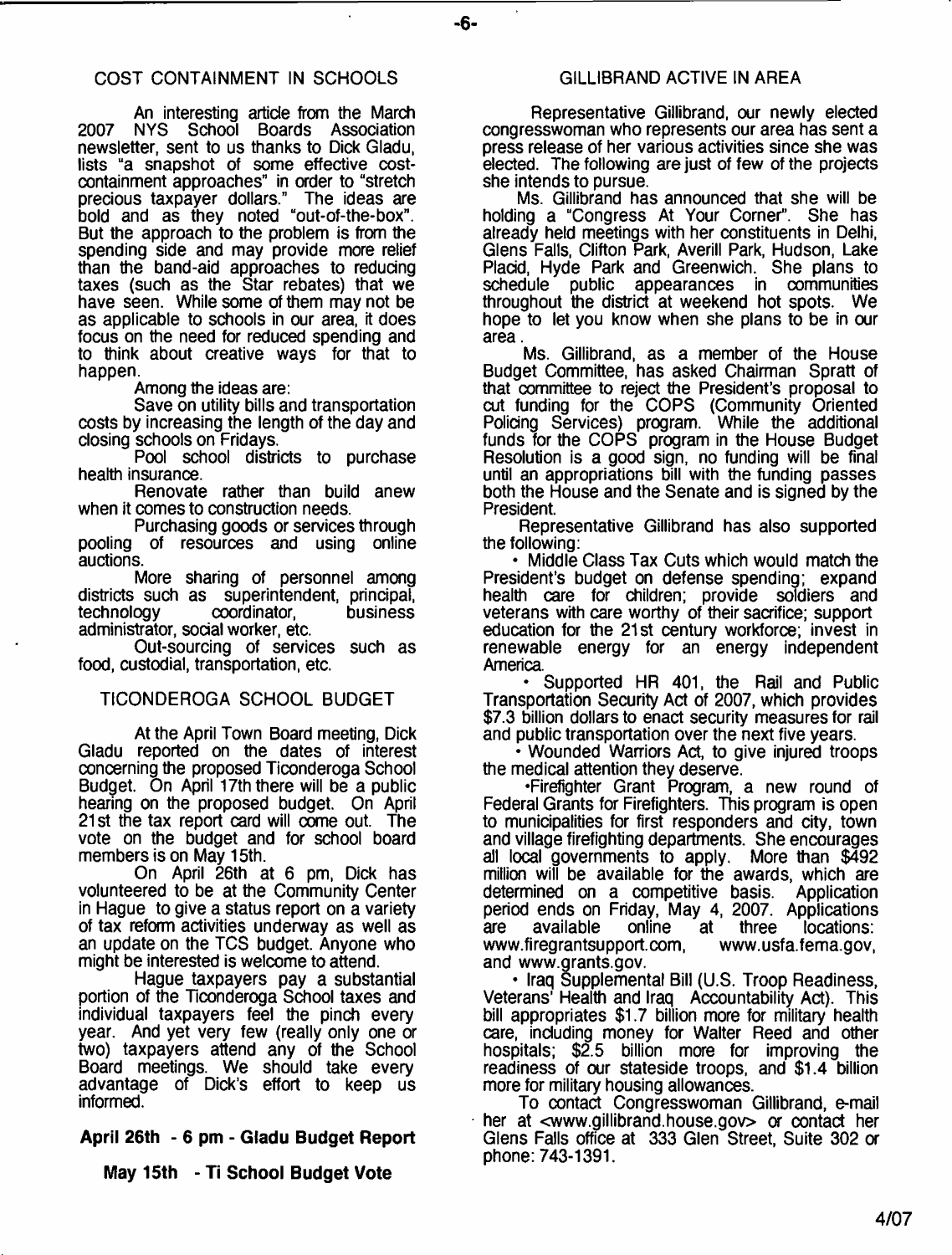# ~SOUNDINGS~

DIED: Dorothy Davis, 79, Dodd Hill, Hague, on March 25, 2007. She is survived by three sons, Andrew, Ogdensburg, NY, Gilbert, Hague, and George, Ticonderoga. Also surviving are three granddaughters and four grandsons, three great granddaughters and one great grandson.

DIED: Mason J. Belden, Sr., 50, Hudson Falls, NY on March 31, 2007 at the Glens Falls Hospital. Besides his mother Helen, Hague and unde, Hague Supervisor Dan Belden, he is survived by a daughter, Jaime, Lake Placid and son, Mason, Jr. who is serving in Iraq, four grandchildren, five sisters, and two brothers. He is also survived by several aunts, uncles, nieces, nephews and cousins.

#### NEW POSITION FOR JOHNSON

Mark Johnson, a former director of the Silver Bay Association of the Adirondacks and a past member and chairman of the Lake George Park Commission, was appointed executive director of Fellowship for Reconciliation in March 2007. The organization, formed in 1914 is an international, interfaith organization dedicated to the prevention of war. Johnson has served for the past four years as an officer of FOR's Chicago Area chapter and currently serves as special events chair of the Alliance for Middle East Peace, a coalition of U.S., Israeli, and Palestinian NGOs engaged in peace work.

#### LOCAL SKI WHIZ

Dennis McDonough is an eight-year-old ski racer who enjoyed a great deal of success this year. He skis with the New York Ski Education Foundation (NYSEF) located at Gore & Whiteface. He won the Gold Medal overall title of JVI (7-8 year olds) World Cup at Gore Mountain and Gold Medals in 5 out of 9 races for the season (with three Bronze Medals as well). He took fourth place in the statewide open race, Hovey Memorial at Whiteface, and 5th place at the Gore Spring Open, and West Mountain Kandahar.

Dennis is the son of Kevin and Heather McDonough of Silver Bay and Irvington, NY, and the grandson of Dennis and Pat McDonough of Hague.

#### WEDNESDAY NIGHT OUT

The Hague Creek Cafe has resumed their Wednesday night dinners. You can check at the Cafe or Post Office for their menu each week.

- **7**-

#### TI MIDDLE SCHOOL MERIT ROLL

The following Hague students have been named to its Sentinel Merit Society for the second quarter:

Grade 6: Olivia Bissell, Grace Ginn, Bryana Goetsch, Chelsea Kearns, Karney Manning

Grade 7: Corey King, William Lawrie, Walter Porter, Harley Trudeau

Grade 8: Kaylene Ross, Autumn Winney

#### IN THE SERVICE

An article sent to us recounts the activities of Frank Fitzgerald, 32, from Readfield, Maine who was on his first tour of duty in Iraq with the Army's 1st Cavalry Division when he won the Bronze Star for valor and the Purple Heart.

Frank is the son of Charles and Sharon Fitzgerald who currently spend time between<br>Maine and Florida. Charles (known as "Frank" Charles (known as "Frank" when he lived in Hague and went through Hague Central School) is the nephew of Martin ("Blacky") Fitzgerald, Sabbath Day Point. Sharon Fitzgerald is a former President of the Hague Board of Education.

As told by his parents and his wife Veronica Fitzgerald, of Readfield, Frank was in command of the lead tank in a column of tanks and lesser-armored vehicles such as Bradley Fighting Vehicles on Aug. 22, 2005. A lightly armored Bradley Fighting Vehicle, with 12 to 16 American soldiers in it, pulled out in front of Frank's tank. It was then that Frank spotted an Iraqi insurgent with a rocket-propelled grenade launcher aimed directly at the Bradley.

Frank quickly ordered his tank to the head of the column again, shielding the Bradley from fire and saving the lives of the men in the Bradley. His tank took the brunt of the grenade blast head-on. It shattered the vision glass in the turret where Frank was stationed. Glass went into his eye and his shoulder. But his action gave time for the other vehicles and the infantry to pull back and regroup.

Frank served his first tour in Iraq from Jan. 11, 2004, to Feb. 5, 2005 and returned to Iraq for a second tour of duty last Nov. 16 as a sergeant first class embedded with Iraqi troops in Baghdad, training the Iraqi soldiers.

#### HAGUE CENTRAL REUNION

Over 340 letters have gone out to graduates and former students and staff of the Hague Central School informing them of the All Class Reunion as part of Hague's Bicentennial from August 16- 19, 2007.

Anyone who has not received a letter or knows of someone who should be on the list,<br>please contact Judy Stock at please contact Judy Stock at <[haguejudy@nycap.rr.com>](mailto:haguejudy@nycap.rr.com) or mail to Hague Bicentennial Reunion, Community Center, PO Box 509; Hague, NY 12836.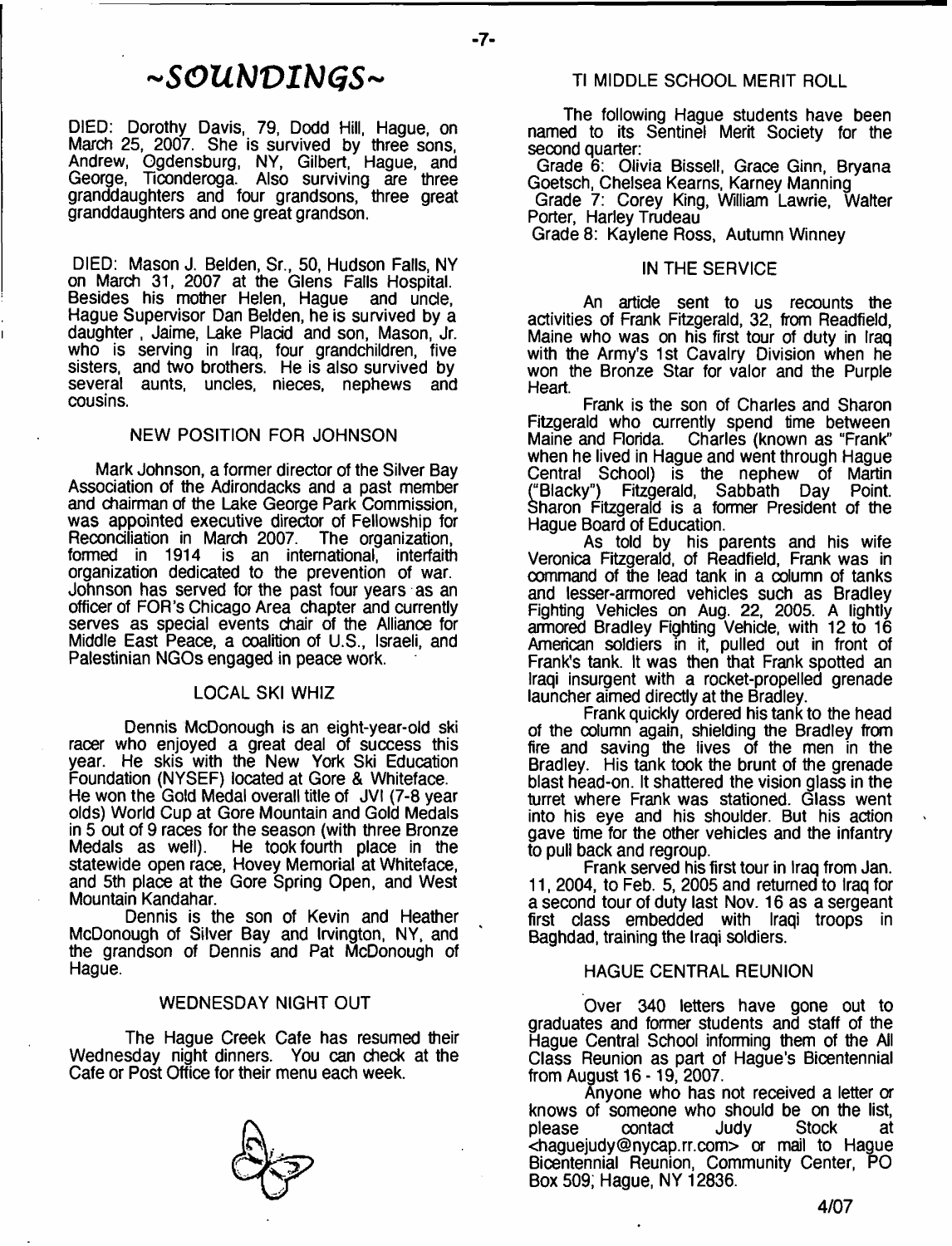An intriguing look at Hague's history through postcards was presented at the first program of the year for the Hague Historical Society hosted by the Silver Bay YMCA of the Adirondacks. With nearly 40 members and guests in attendance, Jules Halm and Dennis McDonough projected views of their postcards on a large screen at the Silver Bay YMCA's<br>Watson Hall on April 2nd, Jules showed Watson Hall on April 2nd. pictures of the Sabbath Day Point and Silver Bay areas and described seven eras that could be identified by the way the cards were made. Dennis chose highlights of his collection from the popular Hague hotels and images of the Lake and steamboat dock area.

The "Pioneer" era of postcards was from 1893 to 1898 with pictures of big cities or popular destinations and the terms "souvenir card" or "greetings from" written on them. From 1898 to 1901, the address side had "Private Mailing Card" on it while the picture and room for messages was on the other. The "undivided back" postcard with only address on one side and the picture on the other with just a white strip on the front for the message was used from 1901 - 1907. The next period, from 1907 to 1915, ushered in cards with a divided back where the message and address were separated by a division on one side and the picture filled the reverse side. From 1916 to 1930 the picture side was surrounded by a "white border." From 1930 to 1945, the "linen" cards were in vogue, very recognizable by the textured look of the photographs. The "photochrome" cards originated in 1945 and continue to be used. One of the most familiar makers of these cards in our area is Richard Dean.

Jerry Crammond had on display part of his extensive collection of the area and Dottie Henry also brought several cards for display. The Historical Society hopeg to repeat this program in the summer with the additional display of collections by many more people in our town who pursue this fascinating hobby.



#### CARTOON MUSEUM OPEN

The Ticonderoga Cartoon Museum at 132 Montcalm Street opened for the spring-summer season on April 2, according to Stan Burdick, director.

Several new exhibits await visitors, young and old, this year. One is the hand-crafted wooden cut-outs of cartoon characters made by the legendary Arto Monaco of Land of Make-Believe fame.

The theme for the museum as well as the "Best Fourth in the North" this summer will be "Comics Are for Kids." Various exhibits will carry out that theme.

The museum will be open Monday, Wednesday and Friday from 2 to 4 pm and other days for groups by appointment. Call 585-7015 for more information.



- **8**-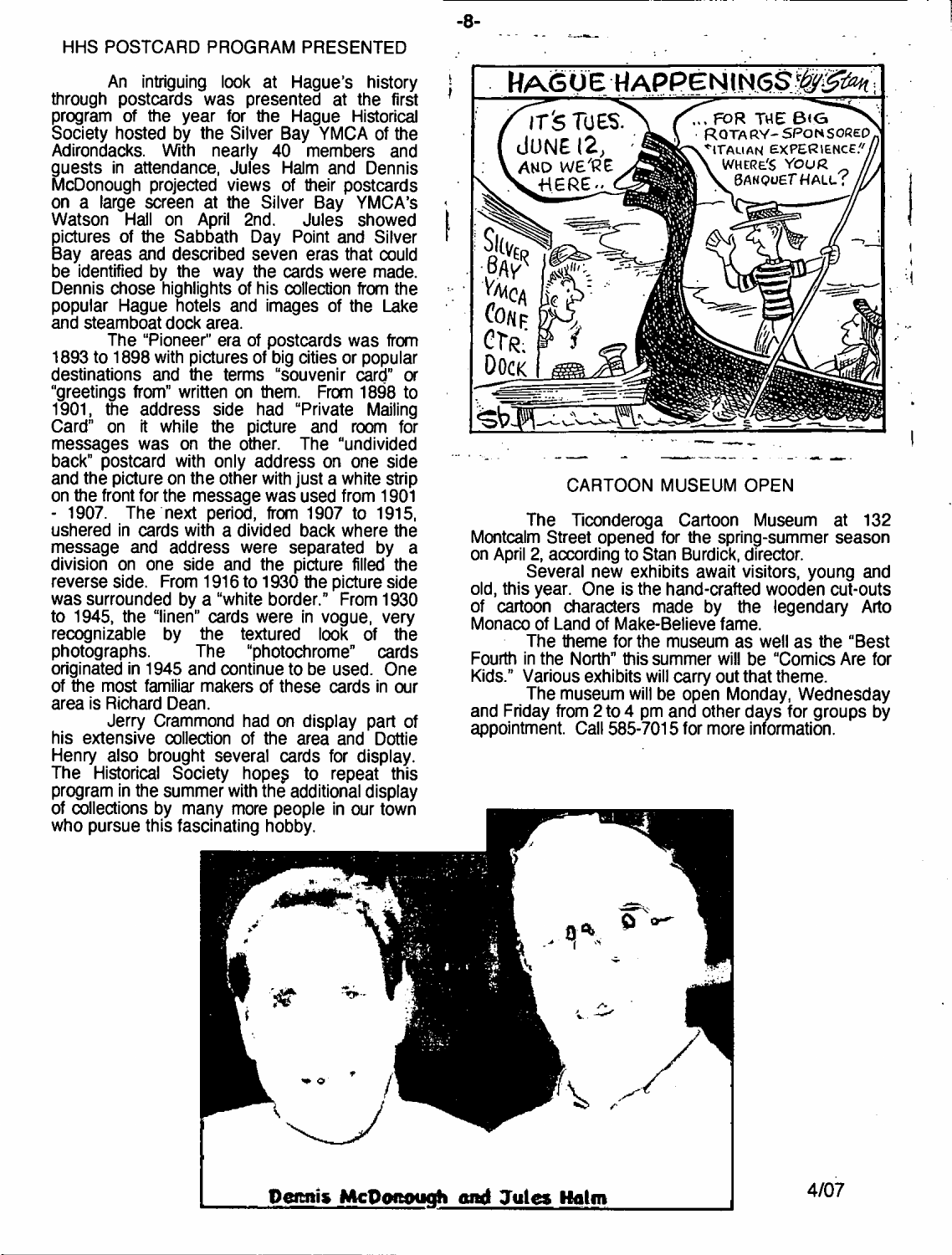# *W(EftT>i]-C(E'R rNOrf'ZS Joflnne 'DeTranco*

#### March 18- April 15, 2007

The last two weeks of March were typical maple sugaring weather. Days were sunny with temperatures in the 40's and 50's and nights down below freezing. There were two nights on the 20th and 21st that temperatures dipped to 6 degrees below zero. March 27th was the warmest day of the month at 62 degrees.

April started out warm with 59 on the 1st, 58 on April 2nd and 50 on April 3rd. Most of April's showers have been the frozen variety. Snowstorms occurred on April 4 with 4" of snow and on April 12 with 6" of snow. There were flurries on several days with no accumulation. Easter Sunday was the coldest on record. On Friday, April 13 we had a high of 39 degrees and a low of 34 degrees with snow and rain showers. Looking back one year to April 13, 2006, the high was 73 degrees and low of 45 degrees. So far, April weather has been below normal.

The ice on Lake George is beginning to break up. The area around Hague Bay is almost entirely dear from one side to the other. The rest of the lake remains steely gray color that indicates the ice is softening. With the high winds predicted with today's (April 15th) snowstorm and the open water in Hague Bay, we could see significant ice movement. I will have to report on this latest snowstorm in next month's issue as we are going to press before the storm is over. Precipitation started as rain at about 8 am. At 1:30 pm it turned to heavy wet snow greasing the roads. Winds are supposed to pick up as the storm moves across NJ....To be continued. Needless to say, those of us who live in Hague year-round are tired of winter and snow. We hope the remainder of April brings showers, not snow.

#### LGA AND LGLC OUTREACH PROGRAMS FOR APRIL AND MAY

The Lake George Assodation (LGA) and the Lake George Land Conservancy (LGLC) sponsor several programs of interest to those who wish to discover and help the natural history of the area.

On Saturday, April 28, 2007 the LGLC is holding a Family Arbor Day Nature Scavenger Hunt from 10 am to noon at the Pilot Knob Ridge Preserve in Fort Ann.

In May, the following programs will take place:

- 12 Citizens Statewide Lake Assessment Program (CSLAP) training, 10am- noon refresher for previous volunteers and 1 - 4 pm for new volunteers. Advance registration is required with the LGA.
- 12 Vernal Pools Exploration for Families from 9 am noon; meet at the LGLC office in Bolton Landing.
- 17- Lake George Watershed Conference (LGWC) Annual Forum "It's your Watershed Exploring Stewardship Opportunities on Lake George", 9 am - 5 pm (8:15 am registration) at Fort William Henry Conference Center.
- 17 LG Nature Talk: Lake George Birds: Native and Migrating Spedes, Joan Robertson, 7 pm at the LGA office.

19 - LG Turtle Monitoring Program (LGTMP) training, 9 -11 am at LGA with advance registration required.

19 - LGLC Spring Migration Birding Hike from 8:30 am - noon; Cat and Thomas Mountains Preserve, Bolton.

#### MARK YOUR CALENDARS

On April 21 from 10 am - 12 noon Silver Bay YMCA of the Adirondacks will be observing HEALTHY KIDS DAY at the Ticonderoga Elementary School. Families of all ages will enjoy an obstacle course, frisbee, golf, and a fitness test and informational demonstrations including fire safety, oral hygiene, blood pressure testing and bike safety. Healthy snacks will be provided.

On the first Friday of each month at 6 pm, Silver Bay will host a dinner and movie on the BIG screen. It is free and open to the community with donations welcome.

On the last Saturday of each month at 6 pm there will be Cook-Offs and Themed Potlucks at Silver Bay. Bring a dish to pass and the recipe to share.

For more information call 543-8833, Ext. 249 or email [<dsham@silverbay.org>](mailto:dsham@silverbay.org).

On April 25 at 7 pm, Emily DeBolt, Education and Outreach Coordinator, Lake George Association, will present a program on "Lake George Is Drinking Water". Fort Ticonderoga is hosting this program.

On April 26 at 7 pm in the Ticonderoga Elementary School cafetorium, the Spring concert will be held. On May 6, 2007 at 4 pm, the Glens Falls Symphony Orchestra will perform its final concert of the

season at The Performing Arts Center at Glens Falls High School. Call 793-1348 for more information.

On May 9 at 7 pm, Joan Viault, Museum President, will present a program on "A Stitch in Ti" at the Ticonderoga Heritage Museum.

On May 16 at 7:30 pm in the Ticonderoga High School auditorium, the spring concert will be held.

Calling kids of all ages - On Sunday, May 13th you can take your Mother to Brunch at: Silver Bay YMCA Store from 10:30 am - 1 :30 pm Hague Creek Cafe from 9 am - 2 pm Hague Market from 9 am - 3 pm Uptown Store from 9 am - 2 pm

### Happy\_Mother's\_Day!



*Mature l^fews Sy 'bfancy Wotton Scarzeffo... m((return next month* **4/07**